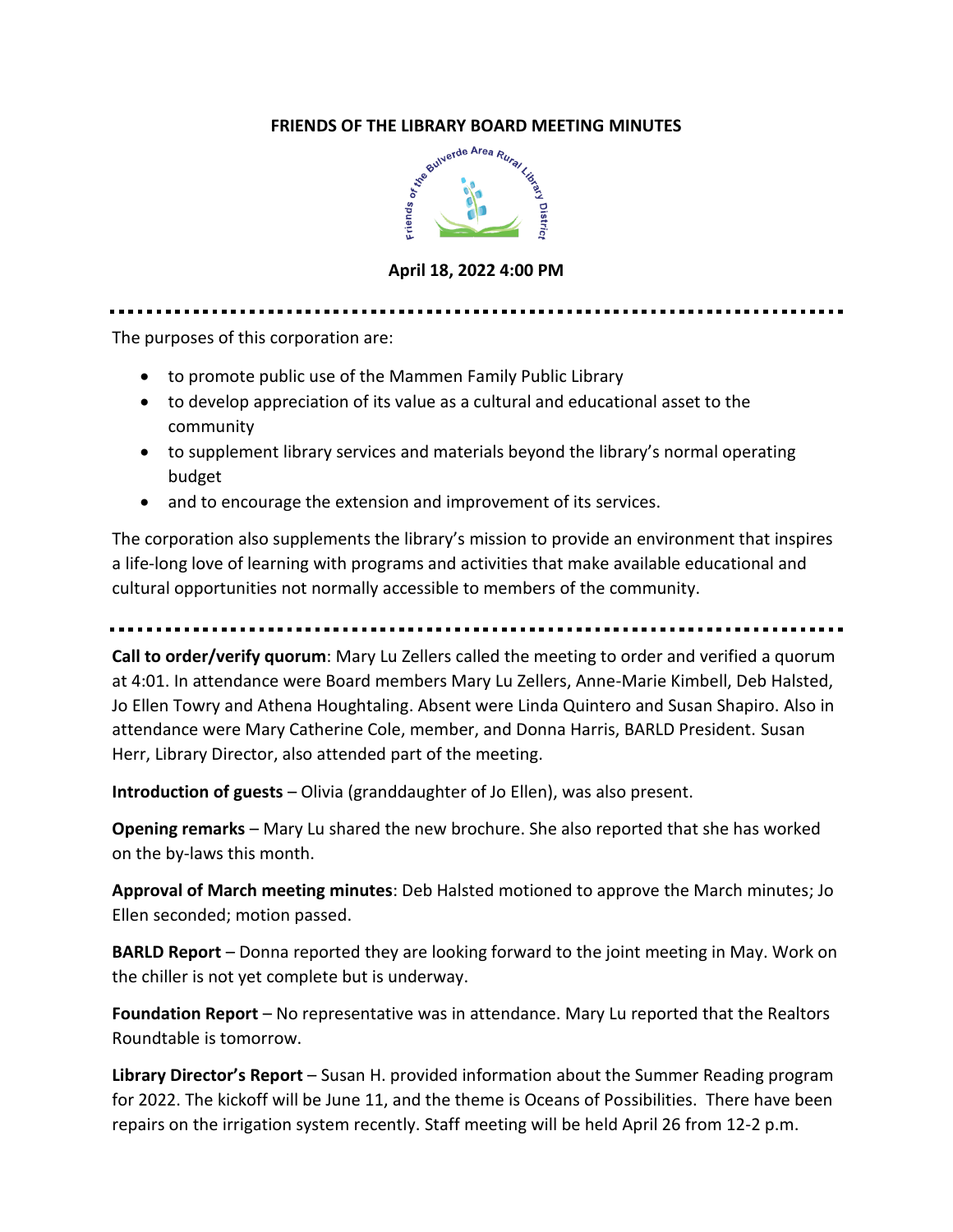**Treasurer's Report** – Linda was not present but sent notes, which Mary Lu read aloud. We will review the 2021 taxes at the next board meeting; an extension is being filed. Linda (in writing) made a motion that we approve the Butterfly Garden request for an additional \$400 for the rest of 2022 (\$60 to finish sanding and staining 3 gazebos and 1 bench; \$100 for plants; \$240 for mulch/soil/compost/fertilizer.) Anne-Marie seconded. Motion passed.

**Communications** – nothing to report.

**Committee Reports** – Sent out with meeting documents.

**Wreaths Across America** – Donna noted that we want to sell sponsorships during the week

leading up to Memorial Day and will need volunteers to assist. More info to come.

# **Old Business**

- S. T.A.G.E. Fundraiser on May 5 few tickets sold to date.
- Bylaws Proposed Revisions Draft of proposed revisions was sent to the board prior to the meeting. Discussion of how to present them to FOL membership; decided on a coffee and cookie event on Tuesday, May 10 from 2-7. E-blast will go out soon asking members to review the proposed bylaws and vote in person on May 10 or by e-mail if unable to attend.
- Revised FOL Brochure Completed and printed.
- Chamber Luncheon April 20 Several board members will be in attendance. Linda and Mary Lu will present. They will have FOL brochures, membership forms, bookmarks, Wreaths Across America brochures, and S.T.A.G.E. benefit information to hand out.
- Book and Author Event September 21- The committee will meet again on May 4 at 2:30.

# **New Business**

- Book Nook Coupon Member Recipient for April Lucy Bobick
- FOL Board Vacancy We have a vacancy due to Susan Lemarre's resignation.
- FOL Spring Newsletter Mary Lu will send out a spring newsletter soon.
- FOL Board Meetings discussed meeting dates. No change.

**April Meetings Representation**: BARLD, Chamber Luncheon – Deb H will attend BARLD this week (April 21); Athena will attend both BARLD and Foundation in May.

# **Calendar Review** – completed.

# **Next Meeting**: Monday, May 16 at 4:00 pm

Mark your calendars – Joint meeting with BARLD & Foundation Boards – May 21

**Adjournmen**t at 4:59

Respectfully submitted,

Anne-Marie Kimbell, Co-secretary